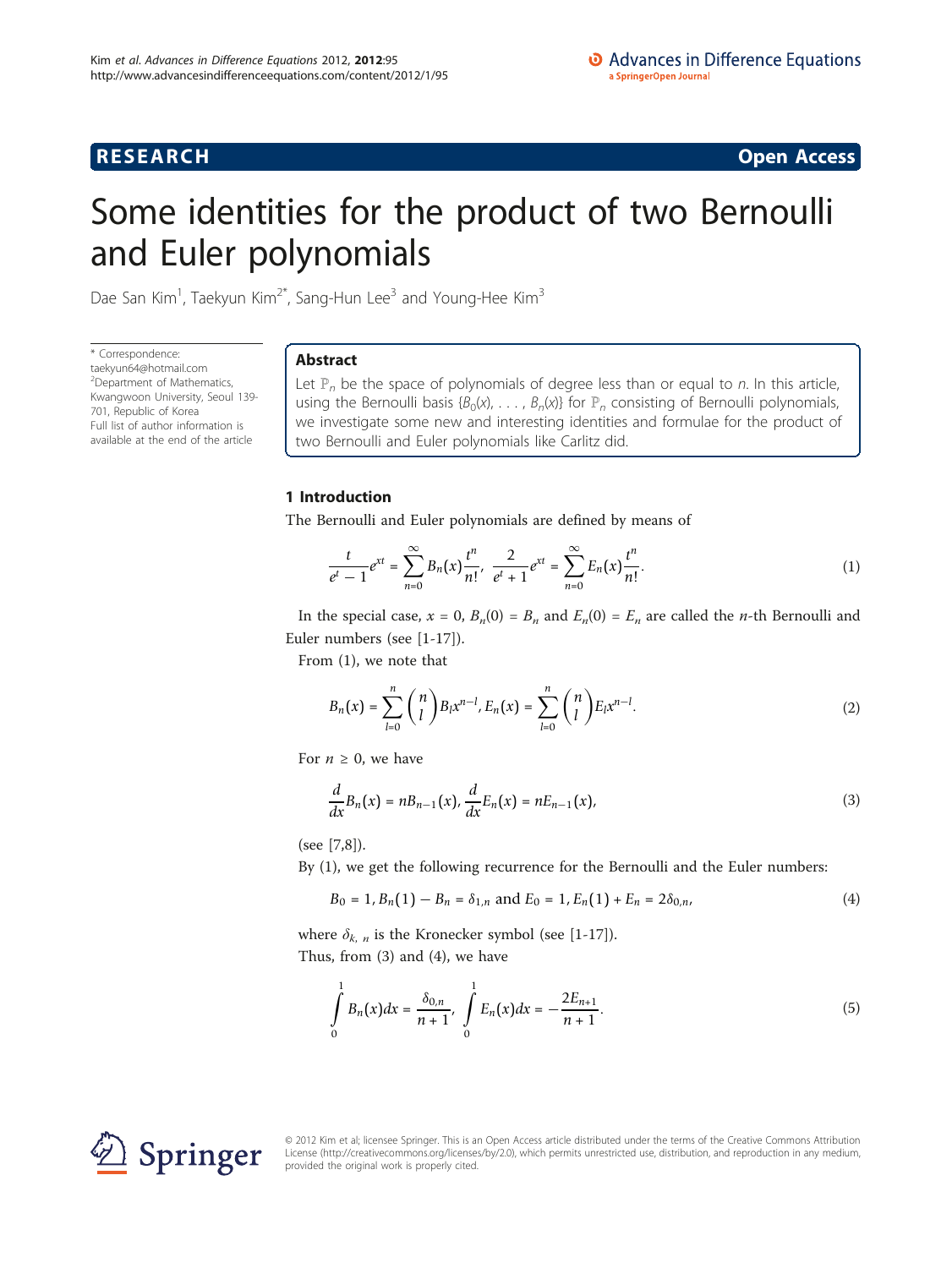It is known [[12\]](#page-12-0) that

 $\overline{1}$ 

$$
\int_{0}^{A} B_{m_1}\left(\frac{x}{a_1}\right)\dots B_{m_n}\left(\frac{x}{a_n}\right)dx = a_1^{1-m_1}\dots a_n^{1-m_n}\int_{0}^{1} B_{m_1}(x)\dots B_{m_n}(x)dx,
$$
\n(6)

where  $a_1, a_2, \ldots, a_n$  are positive integers that are relatively prime in pairs  $A = a_1 a_2 \ldots a_n$ . For  $n = 2$ , there is the formula

$$
\int_{0}^{1} B_{p}(x)B_{q}(x)dx = (-1)^{p+1} \frac{B_{p+q}}{\binom{p+q}{q}},\tag{7}
$$

where  $p + q \ge 2$  (see [[3](#page-12-0),[4\]](#page-12-0)). In [[3,4\]](#page-12-0), we can find the following formula for a product of two Bernoulli polynomials:

$$
B_m(x)B_n(x) = \sum_r \left[ \binom{m}{2r} n + \binom{n}{2r} m \right] \frac{B_{2r}B_{m+n-2r}(x)}{m+n-2r} + (-1)^{m+1} \frac{B_{m+n}}{\binom{m+n}{n}}, \text{ for } m+n \ge 2. \tag{8}
$$

Assume *m*, *n*,  $p \ge 1$ . Then, by (7) and (8), we get

$$
\int_{0}^{1} B_{m}(x)B_{n}(x)B_{p}(x)dx = (-1)^{p+1}p!\sum_{r}\left[\binom{m}{2r}n+\binom{n}{2r}m\right]\frac{(m+n-2r-1)!}{(m+n+p-2r)!}B_{2r}B_{m+n+p-2r},\tag{9}
$$

(see [[4\]](#page-12-0)).

In [[8\]](#page-12-0), it is known that for  $n \in \mathbb{Z}_+$ ,

$$
B_n(x) = \sum_{\substack{k=0 \ k \neq 1}}^n {n \choose k} B_k E_{n-k}(x)
$$
\n(10)

and

$$
E_n(x) = -2 \sum_{l=0}^n {n \choose l} \frac{E_{l+1}}{l+1} B_{n-l}(x).
$$
 (11)

Let  $\mathbb{P}_n = \{\sum_i a_i x^i | a_i \in \mathbb{Q}\}\$  be the space of polynomials of degree less than or equal to *n*. In this article, using the Bernoulli basis { $B_0(x)$ , ...,  $B_n(x)$ } for  $\mathbb{P}_n$  consisting of Bernoulli polynomials, we investigate some new and interesting identities and formulae for the product of two Bernoulli and Euler polynomials like Carlitz did.

## 2 Bernoulli identities arising from Bernoulli basis polynomials

From (1), we note that

$$
e^{xt} = \frac{1}{t} \left( \frac{t(e^t - 1)}{e^t - 1} \right) e^{xt} = \frac{1}{t} \sum_{n=0}^{\infty} (B_n(x + 1) - B_n(x)) \frac{t^n}{n!}
$$
  

$$
= \frac{1}{t} \sum_{n=1}^{\infty} (B_n(x + 1) - B_n(x)) \frac{t^n}{n!}
$$
  

$$
= \sum_{n=0}^{\infty} \left( \frac{B_{n+1}(x + 1) - B_{n+1}(x)}{n+1} \right) \frac{t^n}{n!}.
$$
 (12)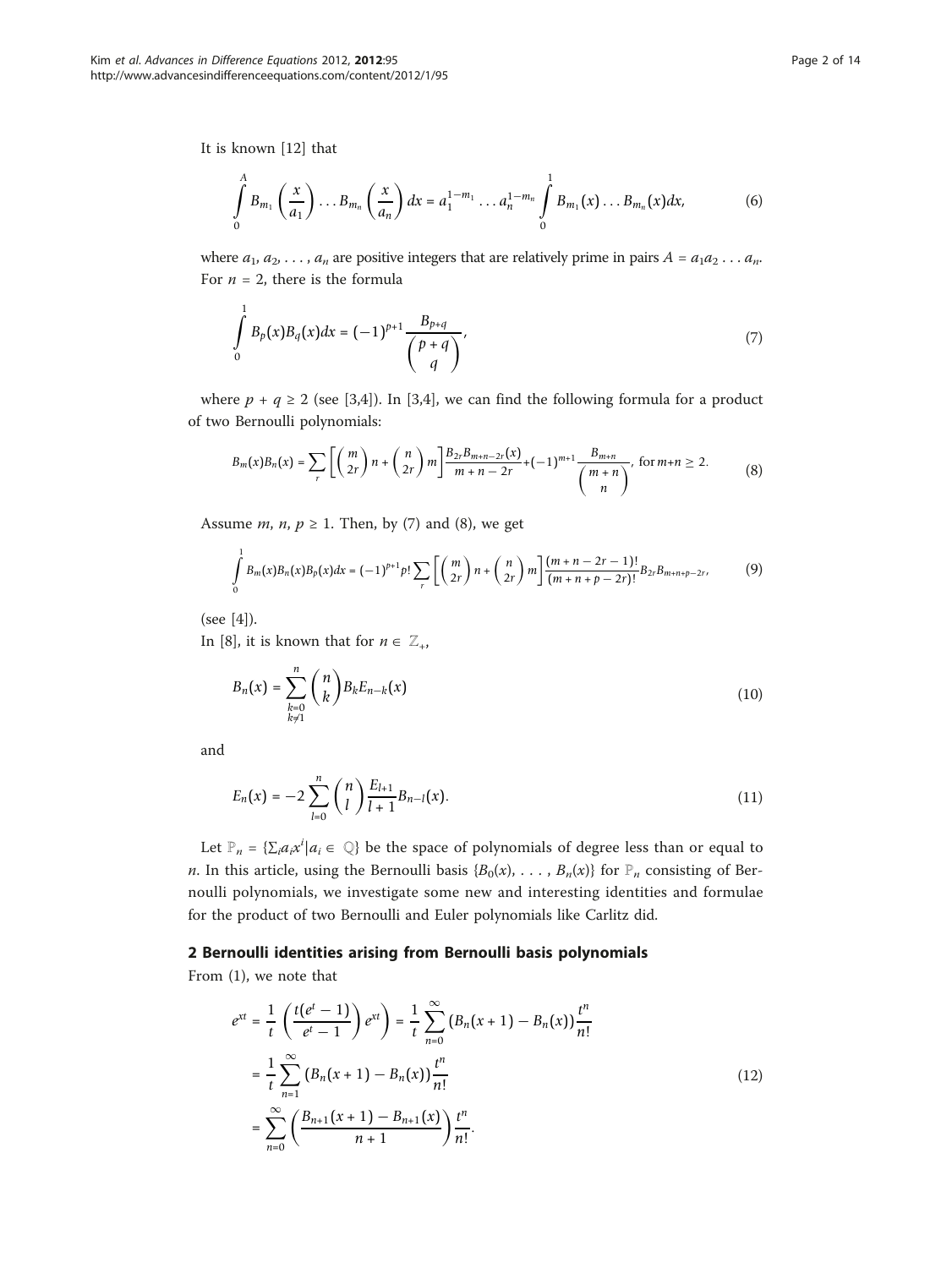Thus, from (12), we have

$$
x^{n} = \frac{1}{n+1}(B_{n+1}(x+1) - B_{n+1}(x)) = \frac{1}{n+1}\sum_{l=0}^{n} {n+1 \choose l}B_{l}(x).
$$
 (13)

From (13), we note that  ${B_0(x), B_1(x), \ldots, B_n(x)}$  spans  $\mathbb{P}_n$ . For  $p(x) \in \mathbb{P}_n$ , let  $p(x) = \sum_{k=0}^{n} a_k B_k(x)$  and  $g(x) = p(x + 1) - p(x)$ . Then we have

$$
g(x) = \sum_{k=0}^{n} a_k (B_k(x+1) - B_k(x)) = \sum_{k=0}^{n} k a_k x^{k-1}.
$$
 (14)

From (14), we can derive the following Equation (15):

$$
g^{(r)}(x) = \sum_{k=r+1}^{n} k(k-1) \dots (k-r) a_k x^{k-r-1},
$$
\n(15)

where  $g^{(r)}(x) = \frac{d^r g(x)}{dx^r}$  and  $r = 0, 1, 2, ..., n$ . Let us take  $x = 0$  in (15). Then we have

$$
g^{(r)}(0) = (r+1)!a_{r+1}.
$$
\n(16)

By (16), we get, for  $r = 1, 2, ..., n$ ,

$$
a_r = \frac{g^{(r-1)}(0)}{r!} = \frac{1}{r!} (p^{(r-1)}(1) - p^{(r-1)}(0)).
$$
\n(17)

Let  $0 = p(x) = \sum_{k=0}^{n} a_k B_k(x)$ . Then, from (17), we have

$$
a_r = \frac{1}{r!} g^{(r-1)}(0) = \frac{1}{r!} (p^{(r-1)}(1) - p^{(r-1)}(0)) = 0.
$$
 (18)

From (18), we note that  ${B_0(x), B_1(x), \ldots, B_n(x)}$  is a linearly independent set. Therefore, we obtain the following theorem.

**Proposition 1** The set of Bernoulli polynomials { $B_0(x)$ ,  $B_1(x)$ , ...,  $B_n(x)$ } is a basis for  $\mathbb{P}_n$ . Let us consider polynomial  $p(x) \in \mathbb{P}_n$  as a linear combination of Bernoulli basis polynomials with

$$
p(x) = C_0 B_0(x) + C_1 B_1(x) + \cdots + C_n B_n(x).
$$
 (19)

We can write (19) as a dot product of two variables:

$$
p(x) = (B_0(x), B_1(x), \dots, B_n(x)) \begin{pmatrix} C_0 \\ C_1 \\ \vdots \\ C_n \end{pmatrix}.
$$
 (20)

From (20), we can derive the following equation:

$$
p(x) = (1, x, x^{2}, \dots, x^{n}) \begin{pmatrix} 1 & b_{12} & b_{13} & \cdots & b_{1n+1} \\ 0 & 1 & b_{23} & \cdots & b_{2n+1} \\ 0 & 0 & 1 & \cdots & b_{3n+1} \\ \vdots & \vdots & \vdots & \ddots & \vdots \\ 0 & 0 & 0 & \cdots & b_{m+1} \\ 0 & 0 & 0 & \cdots & 1 \end{pmatrix} \begin{pmatrix} C_{0} \\ C_{1} \\ C_{2} \\ \vdots \\ C_{n} \end{pmatrix},
$$
(21)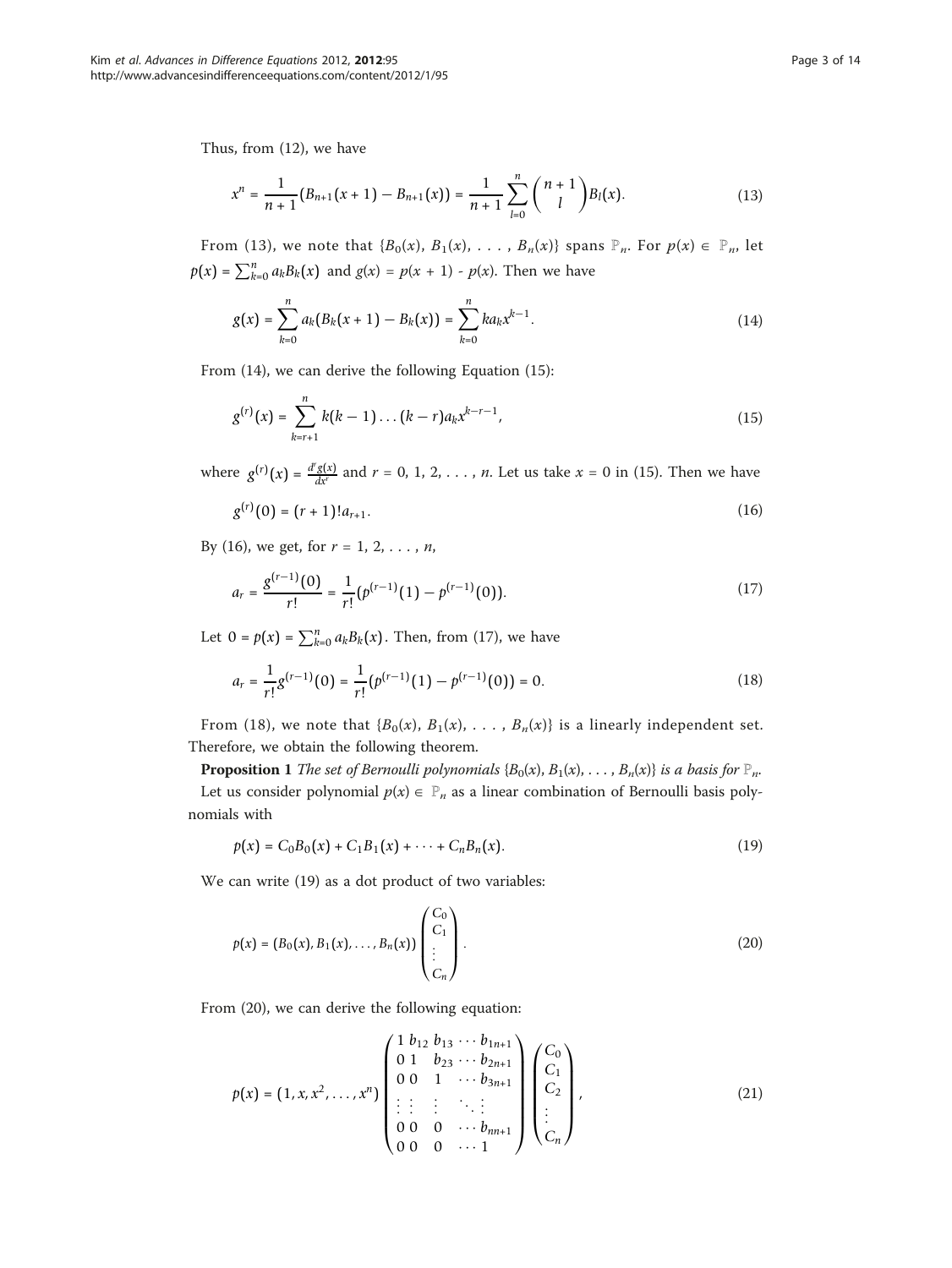where  $b_{ij}$  are the coefficients of the power basis that are used to determine the respective Bernoulli polynomials. It is easy to show that

$$
B_0(x) = 1
$$
,  $B_1(x) = x - \frac{1}{2}$ ,  $B_2(x) = x^2 - x + \frac{1}{6}$ ,  $B_3(x) = x^3 - \frac{3}{2}x^2 + \frac{1}{2}x$ , ...

In the quadratic case ( $n = 2$ ), the matrix representation is

$$
p(x) = (1, x, x^2) \begin{pmatrix} 1 & -\frac{1}{2} & \frac{1}{6} \\ 0 & 1 & -1 \\ 0 & 0 & 1 \end{pmatrix} \begin{pmatrix} C_0 \\ C_1 \\ C_2 \end{pmatrix}.
$$
 (22)

In the cubic case  $(n = 3)$ , the matrix representation is

$$
p(x) = (1, x, x^2, x^3) \begin{pmatrix} 1 & -\frac{1}{2} & \frac{1}{6} & 0 \\ 0 & 1 & -1 & \frac{1}{2} \\ 0 & 0 & 1 & -\frac{3}{2} \\ 0 & 0 & 0 & 1 \end{pmatrix} \begin{pmatrix} C_0 \\ C_1 \\ C_2 \\ C_3 \end{pmatrix}.
$$
 (23)

In many applications of Bernoulli polynomials, a matrix formulation for the Bernoulli polynomials seems to be useful.

There are many ways of obtaining polynomial identities in general. Here, in Theorems 2-9, we use the Bernoulli basis in order to express certain polynomials as linear combinations of that basis and hence to get some new and interesting polynomial identities.

Let  $I_{m,n} = \int_0^1 B_m(x)B_n(x)dx$  for  $m, n \in \mathbb{Z}_+$ . Then, by integration by parts, we get

$$
I_{0,n} = I_{m,0} = 0, I_{m,n} = (-1)^{m+n} \frac{B_{m+n}}{\binom{m+n}{m}}, (m, n \ge 2).
$$
 (24)

For  $n \in \mathbb{Z}_+$  with  $n \geq 2$ , let us consider the following polynomials in  $\mathbb{P}_n$ :

$$
p(x) = \sum_{k=0}^{n} B_k(x) B_{n-k}(x) \in \mathbb{P}_n.
$$
 (25)

Then, from (25), we have

$$
p^{(r)}(x) = \frac{(n+1)!}{(n-r+1)!} \sum_{k=r}^{n} B_{k-r}(x) B_{n-k}(x),
$$
 (26)

where  $r = 0, 1, 2, \ldots n$ .

By Proposition 1, we see that  $p(x)$  can be written as

$$
p(x) = \sum_{k=0}^{n} a_k B_k(x).
$$
 (27)

From (25) and (27), we note that

$$
a_0 = \int_0^1 p(t)dt = \sum_{k=0}^n I_{k,n-k} = B_n \sum_{k=1}^{n-1} \frac{(-1)^{k-1}}{\binom{n}{k}} = B_n \frac{(1+(-1)^n)}{n+2} = \frac{2}{n+2}B_n.
$$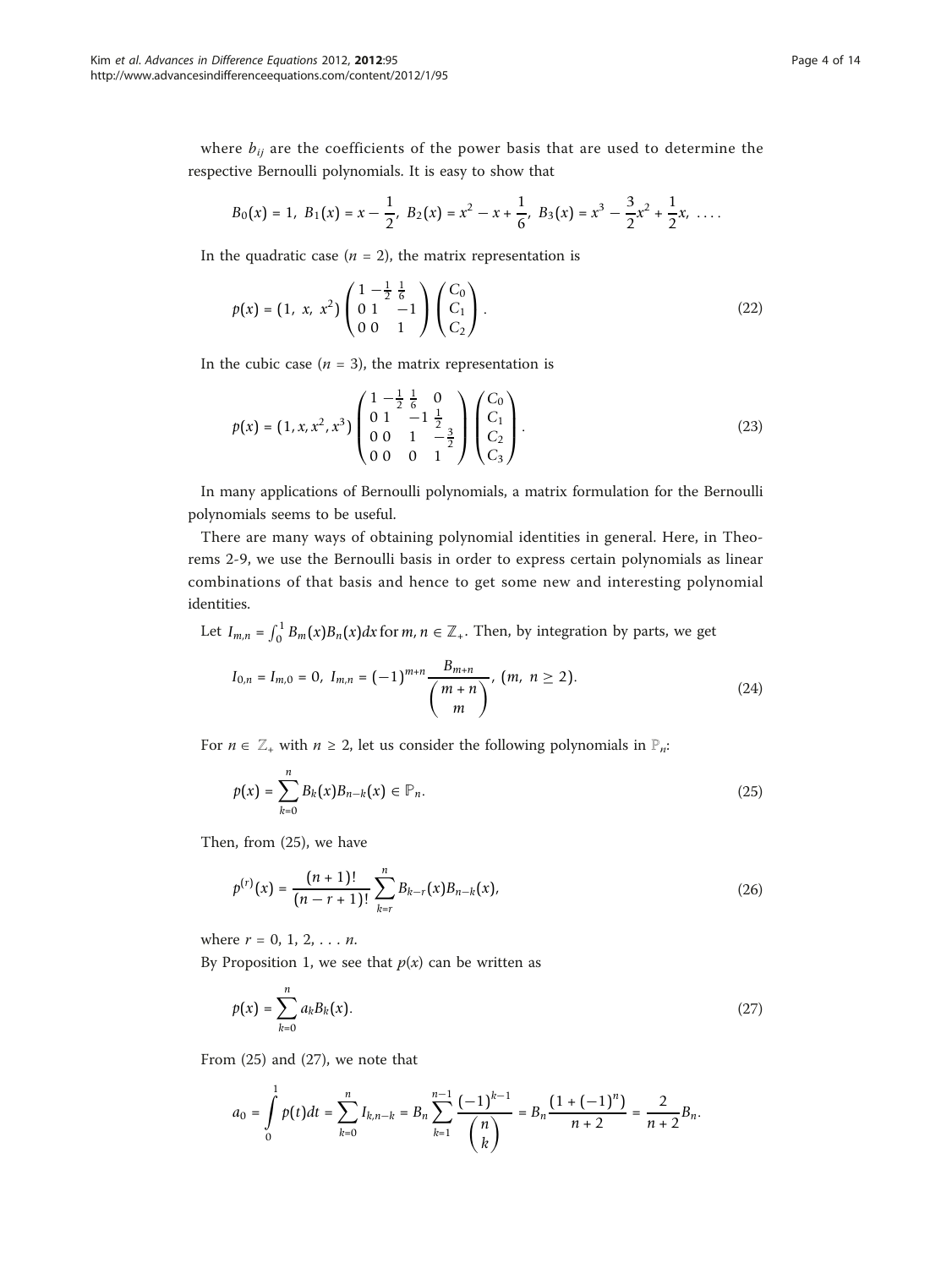By (18) and (26), we get

$$
a_{r+1} = \frac{1}{(r+1)!} (p^{(r)}(1) - p^{(r)}(0))
$$
  
\n
$$
= \frac{(n+1)!}{(r+1)!(n-r+1)!} \sum_{k=r}^{n} (B_{k-r}(1)B_{n-k}(1) - B_{k-r}B_{n-k})
$$
  
\n
$$
= \frac{1}{n+2} {n+r \choose r+1} \sum_{k=r}^{n} \{(\delta_{1,k-r} + B_{k-r})(\delta_{1,n-k} + B_{n-k}) - B_{k-r}B_{n-k}\}
$$
  
\n
$$
= \frac{1}{n+2} {n+2 \choose r+1} (B_{n-r-1} + B_{n-r-1} + \delta_{r,n-2})
$$
  
\n
$$
= \begin{cases} \frac{2}{n+2} {n+2 \choose r+1} B_{n-r-1} & \text{if } r \neq n-2, \\ 0 & \text{if } r = n-2. \end{cases}
$$
\n(28)

Therefore, by (25), (27) and (28), we obtain the following theorem. **Theorem 2** For  $n \in \mathbb{Z}_+$  with  $n \geq 2$ , we have

$$
\sum_{k=0}^n B_k(x)B_{n-k}(x) = \frac{2}{n+2}\sum_{k=0}^{n-2} {n+2 \choose k}B_{n-k}B_k(x) + (n+1)B_n(x).
$$

For  $n \in \mathbb{Z}_+$  with  $n \geq 2$ , let us take polynomial  $p(x)$  in  $\mathbb{P}_n$  as follows:

$$
p(x) = \sum_{k=0}^{n} \frac{1}{k!(n-k)!} B_k(x) B_{n-k}(x) \in \mathbb{P}_n.
$$
 (29)

From Proposition 1, we note that  $p(x)$  is given by means of Bernoulli basis polynomials:

$$
p(x) = \sum_{k=0}^{n} a_k B_k(x) \in \mathbb{P}_n.
$$
 (30)

By (24), (29) and (30), we get

$$
a_0 = \int_0^1 p(t)dt = \sum_{k=0}^n \frac{1}{k!(n-k)!} I_{k,n-k} = \frac{2I_{0,n}}{n!} + \sum_{k=1}^{n-1} \frac{(-1)^{k-1}}{k!(n-k)!} I_{n}
$$
  

$$
= \frac{B_n}{n!} \sum_{k=1}^{n-1} (-1)^{k-1} = \frac{B_n}{n!} \frac{(1+(-1)^n)}{2} = \frac{B_n}{n!}.
$$
 (31)

From (29), we have that for  $r = 0, 1, 2, ..., n$ ,

$$
p^{(r)}(x) = 2^r \sum_{k=r}^{n} \frac{B_{k-r}(x)B_{n-k}(x)}{(k-r)!(n-k)!}.
$$
\n(32)

By (18), we get

$$
a_{r+1} = \frac{1}{(r+1)!} (p^{(r)}(1) - p^{(r)}(0))
$$
  
\n
$$
= \frac{2^r}{(r+1)!} \sum_{k=r}^n \frac{1}{(k-r)!(n-k)!} (B_{k-r}(1)B_{n-k}(1) - B_{k-r}B_{n-k})
$$
  
\n
$$
= \frac{2^r}{(r+1)!} \left( \frac{2B_{n-r-1}}{(n-1-r)!} + \sum_{k=r}^n \delta_{1,k-r} \delta_{1,n-k} \right)
$$
  
\n
$$
= \begin{cases} \frac{2^{r+1}}{n!} {n \choose r+1} B_{n-r-1} & \text{if } r \neq n-2, \\ 0 & \text{if } r = n-2. \end{cases}
$$
  
\n(33)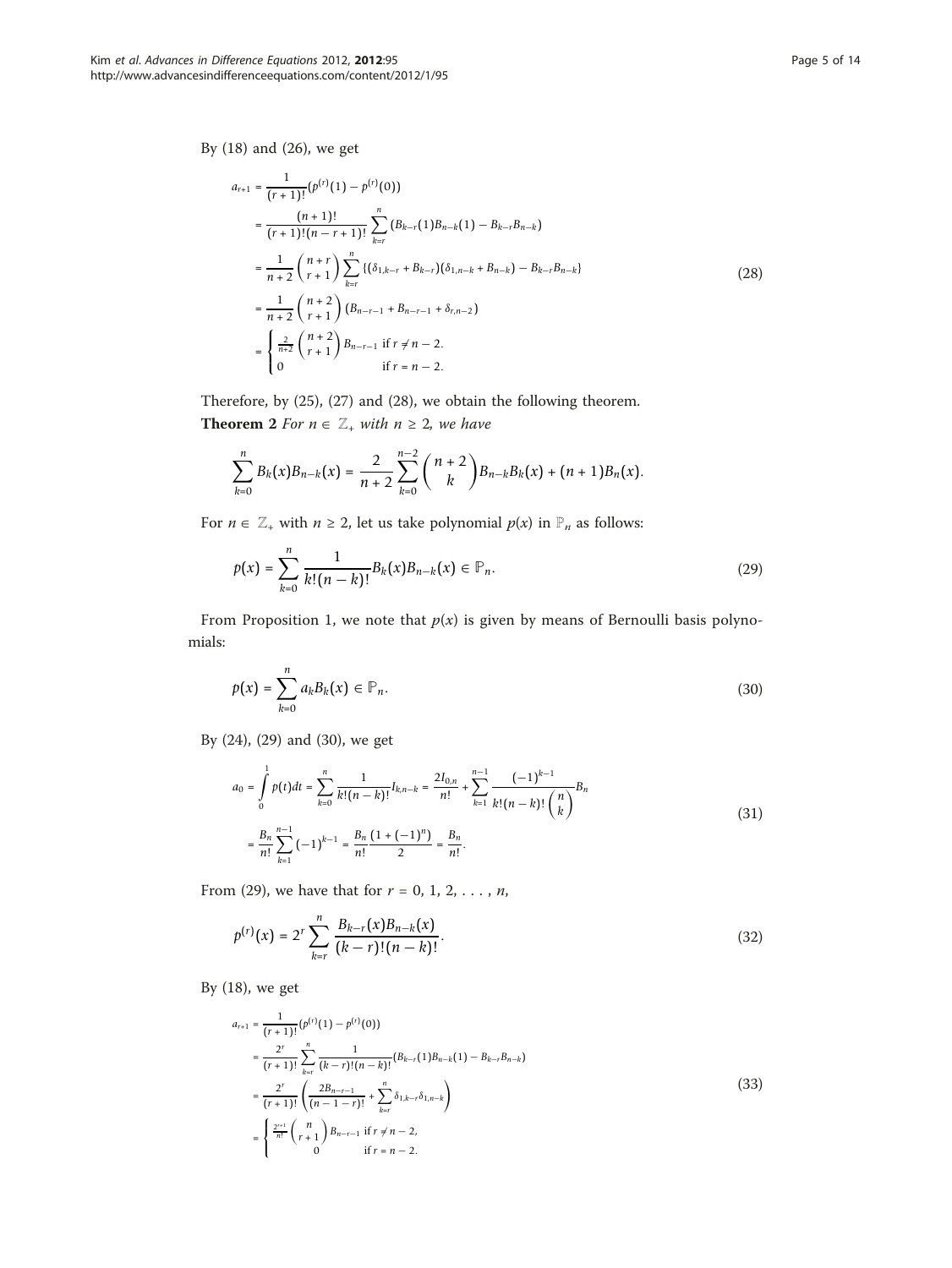Therefore, from (29), (30) and (33), we obtain the following theorem. **Theorem 3** For  $n \in \mathbb{Z}_+$  with  $n \geq 2$ , we have

$$
\sum_{k=0}^{n} {n \choose k} B_{k}(x) B_{n-k}(x) = \sum_{\substack{k=0 \ k \neq n-1}}^{n} 2^{k} {n \choose k} B_{n-k} B_{k}(x).
$$

Let  $n \in \mathbb{Z}_+$  with  $n \ge 2$ . Then we consider polynomial  $p(x)$  in  $\mathbb{P}_n$  with

$$
p(x) = \sum_{k=1}^{n-1} \frac{1}{k(n-k)} B_k(x) B_{n-k}(x).
$$

By Proposition 1, we see that  $p(x)$  is written as

$$
p(x) = \sum_{k=0}^{n} a_k B_k(x).
$$
 (34)

From (34), we have

$$
a_0 = \int_0^1 p(t)dt = \sum_{k=1}^{n-1} \frac{1}{k(n-k)} \int_0^1 B_k(t)B_{n-k}(t)dt
$$
  
= 
$$
\sum_{k=1}^{n-1} \frac{1}{k(n-k)} \frac{(-1)^{k-1}}{\binom{n}{k}} B_n = \left(\frac{1+(-1)^n}{n^2}\right) B_n = \frac{2B_n}{n^2}.
$$

It is easy to show that for  $r = 1, 2, \ldots, n - 1$ ,

$$
p^{(r)}(x) = 2C_r B_{n-r}(x) + (n-1)\cdots(n-r) \sum_{k=r+1}^{n-1} \frac{B_{k-r}(x)B_{n-k}(x)}{(k-r)(n-k)},
$$
\n(35)

where  $C_r = \frac{1}{r}$ *n* − *r*  $\sum_{j=1}^{r} (n-1) \dots (n-j+1)(n-j-1) \dots (n-r)$ . By (17), we get

$$
a_{r+1} = \frac{1}{(r+1)!} (p^{(r)}(1) - p^{(r)}(0))
$$
  
\n
$$
= \frac{1}{(r+1)!} \left\{ 2C_r (B_{n-r}(1) - B_{n-r})
$$
  
\n
$$
+ (n-1) \dots (n-r) \sum_{k=r+1}^{n-1} \frac{B_{k-r}(1)B_{n-k}(1) - B_{k-r}B_{n-k}}{(k-r)(n-k)} \right\}
$$
  
\n
$$
= \frac{2C_r}{(r+1)!} \delta_{r,n-1} + \frac{1}{n} {n \choose r+1} \sum_{k=r+1}^{n-1} \frac{B_{k-r}\delta_{1,n-k} + \delta_{1,k-r}B_{n-k} + \delta_{1,k-r}\delta_{1,n-k}}{(k-r)(n-k)}
$$
  
\n
$$
= \begin{cases} \frac{2}{n(n-r-1)} {n \choose r+1} B_{n-r-1} & \text{if } 0 \le r \le n-3, \\ 0 & \text{if } r = n-2, \\ \frac{2}{n!} C_{n-1} & \text{if } r = n-1. \end{cases}
$$
(36)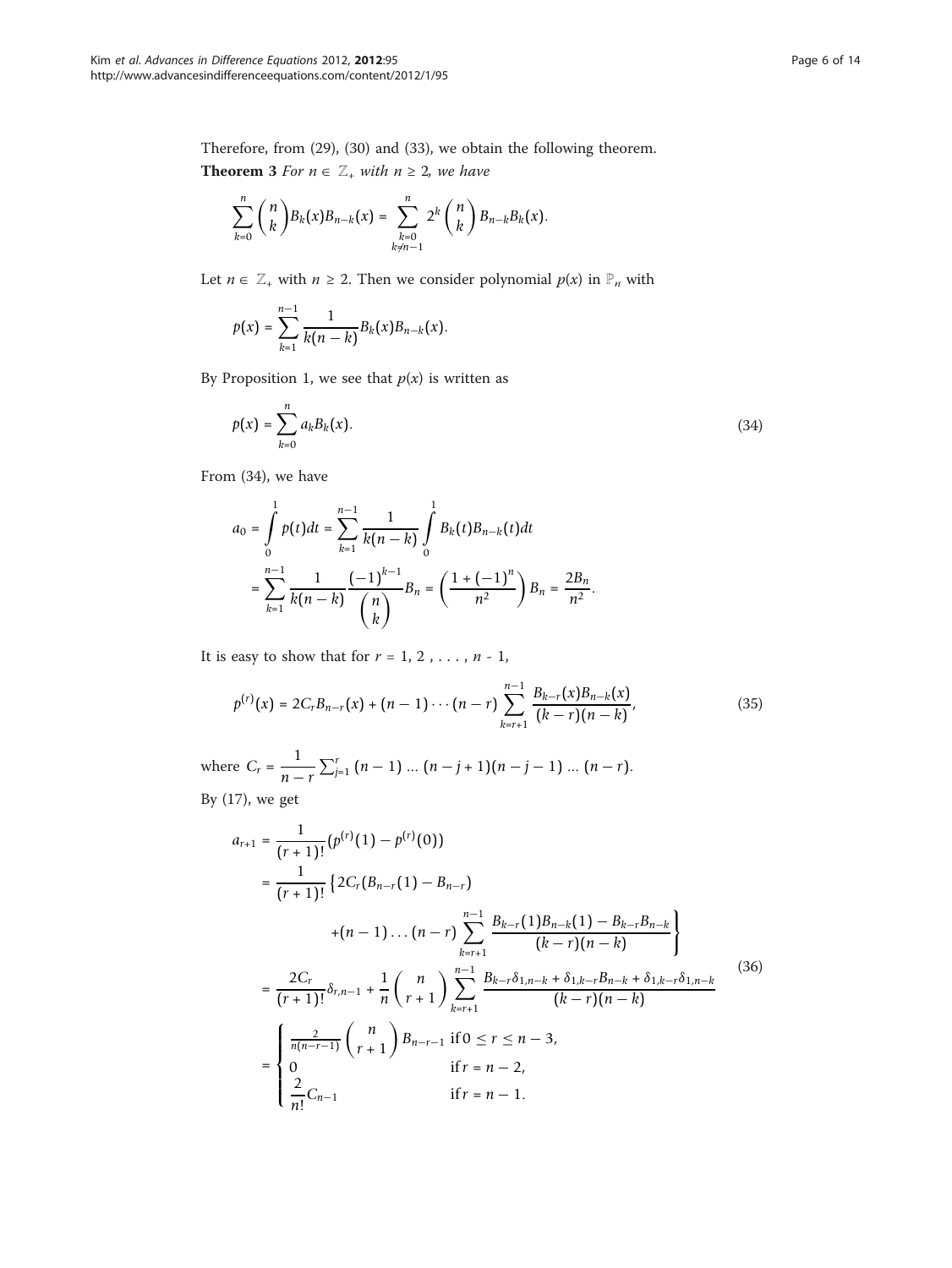From the definition of  $C_r$ , we have

$$
\frac{2}{n!}C_{n-1} = \frac{2}{n!} \sum_{i=1}^{n-1} \frac{(n-1)!}{n-i} = \frac{2}{n} \sum_{i=1}^{n-1} \frac{1}{i} = \frac{2}{n} H_{n-1},\tag{37}
$$

where  $H_n = \sum_{i=1}^n \frac{1}{i}$ .

Therefore, by (34), (36) and (37), we obtain the following theorem.

**Theorem 4** For  $n \in \mathbb{Z}_+$  with  $n \geq 2$ , we have

$$
\sum_{k=1}^{n-1} \frac{B_k(x)B_{n-k}(x)}{k(n-k)} = \frac{2}{n} \sum_{k=0}^{n-2} \frac{1}{n-k} {n \choose k} B_{n-k} B_k(x) + \frac{2}{n} H_{n-1} B_n(x).
$$

Let  $J_{m,n} = \int_0^1 E_m(t) E_n(t) dt$ , for  $m, n \in \mathbb{Z}_+$ . Then we see that

$$
J_{m,n} = \frac{2(-1)^{m-1}}{(n+m+1)\binom{n+m}{m}} E_{n+m+1}, \text{ (see [3, 4, 7, 8]).}
$$
\n(38)

Let us take polynomials  $p(x)$  in  $\mathbb{P}_n$  with  $p(x) = \sum_{k=0}^n E_k(x) E_{n-k}(x)$ . Then, by Proposition 1,  $p(x)$  is written as  $p(x) = \sum_{k=0}^{n} a_k B_k(x)$ .

It is not difficult to show that

$$
a_0 = \int_0^1 p(t)dt = \sum_{k=0}^n J_{k,n-k} = \frac{2E_{n+1}}{n+1} \sum_{k=0}^n \frac{(-1)^{k-1}}{\binom{n}{k}} = -2E_{n+1} \left(\frac{1+(-1)^n}{n+2}\right) = \frac{-4E_{n+1}}{n+2}
$$

and

$$
p^{(r)}(x) = \frac{(n+1)!}{(n+1-r)!} \sum_{k=r}^{n} E_{k-r}(x) E_{n-k}(x), (r = 0, 1, 2, ..., n).
$$
 (39)

By (17) and (39), we get

$$
a_{k} = \frac{1}{k!} (p^{(k-1)}(1) - p^{(k-1)}(0))
$$
  
\n
$$
= \frac{(n+1)!}{k! (n-k+2)!} \sum_{l=k-1}^{n} (E_{l-k+1}(1)E_{n-l}(1) - E_{l-k+1}E_{n-l})
$$
  
\n
$$
= \frac{\binom{n+2}{k}}{n+2} \sum_{l=k-1}^{n} \{(-E_{l-k+1} + 2\delta_{0,l-k+1})(-E_{n-l} + 2\delta_{0,n-l}) - E_{l-k+1}E_{n-l}\}
$$
  
\n
$$
= -\frac{4\binom{n+2}{k}}{n+2}E_{n-k+1},
$$
\n(40)

where  $k = 0, 1, 2, \ldots, n$ . Therefore, by (40), we obtain the following theorem. **Theorem 5** For  $n \in \mathbb{Z}_+$ , we have

$$
\sum_{k=0}^{n} E_k(x) E_{n-k}(x) = -\frac{4}{n+2} \sum_{k=0}^{n} {n+2 \choose k} E_{n-k+1} B_k(x).
$$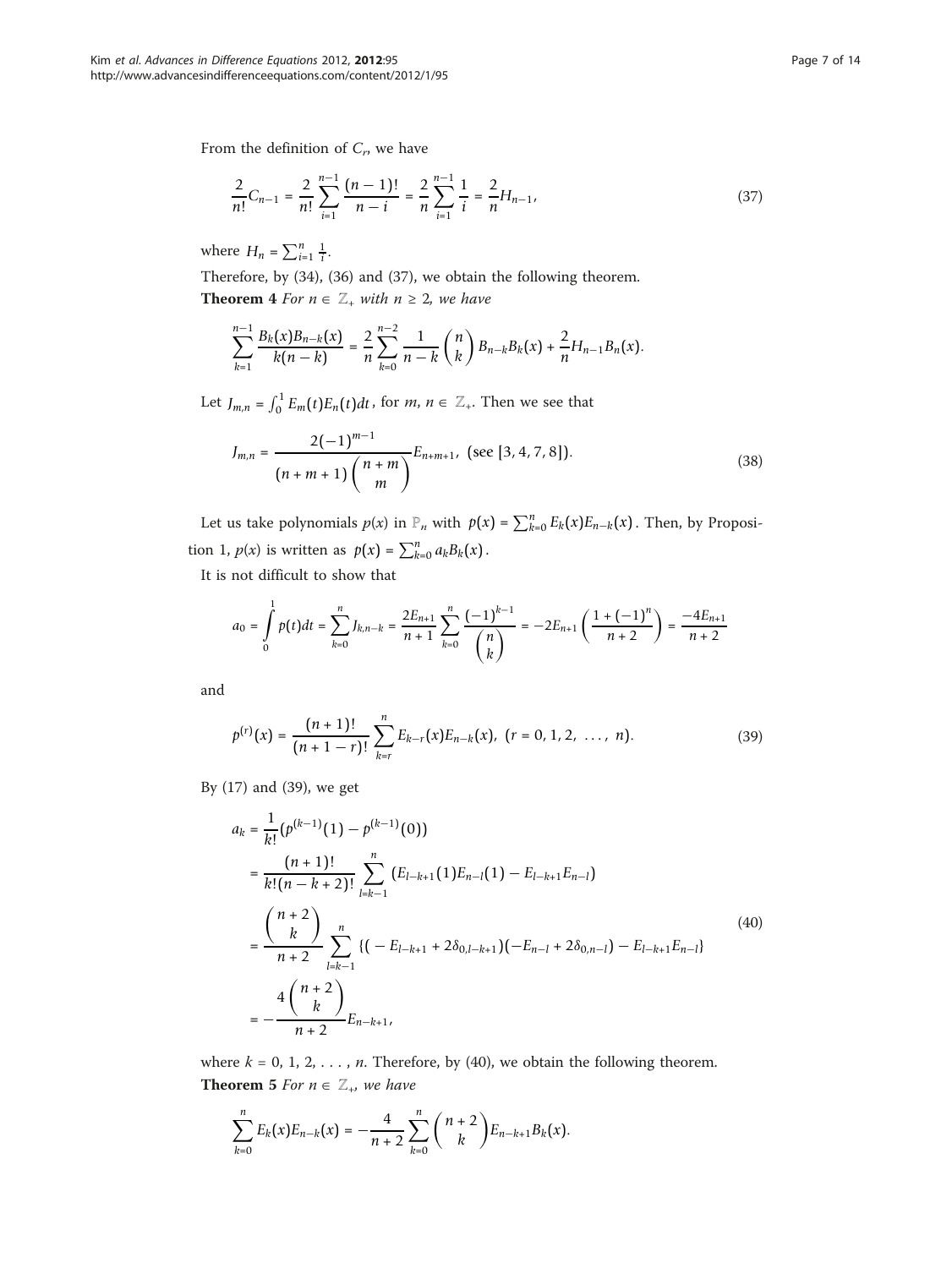Let us take the polynomial  $p(x)$  in  $\mathbb{P}_n$  as follows:

$$
p(x) = \sum_{k=0}^{n} \frac{1}{k!(n-k)!} E_k(x) E_{n-k}(x).
$$
 (41)

Then, by (41), we get

$$
p^{(r)}(x) = 2^r \sum_{k=r}^{n} \frac{E_{k-r}(x)E_{n-k}(x)}{(k-r)!(n-k)!},
$$
\n(42)

where  $r = 0, 1, 2, \ldots, n$ .

By Proposition 1, we see that  $p(x)$  can be written as

$$
p(x) = \sum_{k=0}^{n} a_k B_k(x).
$$
 (43)

From (41), (42) and (43), we have

$$
a_0 = \int_0^1 p(t)dt = \sum_{k=0}^n \frac{1}{k!(n-k)!} J_{k,n-k}
$$
  
= 
$$
\frac{2E_{n+1}}{(n+1)!} \sum_{k=0}^n (-1)^{k-1} = -\frac{2E_{n+1}}{(n+1)!} \left(\frac{1+(-1)^n}{2}\right) = \frac{-2E_{n+1}}{(n+1)!}
$$
 (44)

and

$$
a_{r} = \frac{1}{r!} (p^{(r-1)}(1) - p^{(r-1)}(0))
$$
  
\n
$$
= \frac{2^{r-1}}{r!} \sum_{k=r-1}^{n} \frac{E_{k-r+1}(1)E_{n-k}(1) - E_{k-r+1}E_{n-k}}{(k-r+1)!(n-k)!}
$$
  
\n
$$
= \frac{2^{r-1}}{r!} \left( -\frac{2E_{n-r+1}}{(n-r+1)!} - \frac{2E_{n-r+1}}{(n-r+1)!} + 4\delta_{n+1,r} \right)
$$
  
\n
$$
= -\frac{2^{r+1}}{(n+1)!} {n+1 \choose r} E_{n-r+1}, \qquad (45)
$$

where  $r = 1, 2, \ldots, n$ .

Therefore, by (41), (43) and (45), we obtain the following theorem. **Theorem 6** For  $n \in \mathbb{Z}_+$ , we have

$$
\sum_{k=0}^n \binom{n}{k} E_k(x) E_{n-k}(x) = -\frac{2}{n+1} \sum_{k=0}^n 2^k \binom{n+1}{k} E_{n-k+1} B_k(x).
$$

Let us take

$$
p(x) = \sum_{k=1}^{n-1} \frac{1}{k(n-k)} E_k(x) E_{n-k}(x)
$$

in  $\mathbb{P}_n$ . Then, by Proposition 1,  $p(x)$  is given by means of basis polynomials:

$$
p(x) = \sum_{k=0}^{n} a_k B_k(x).
$$
 (46)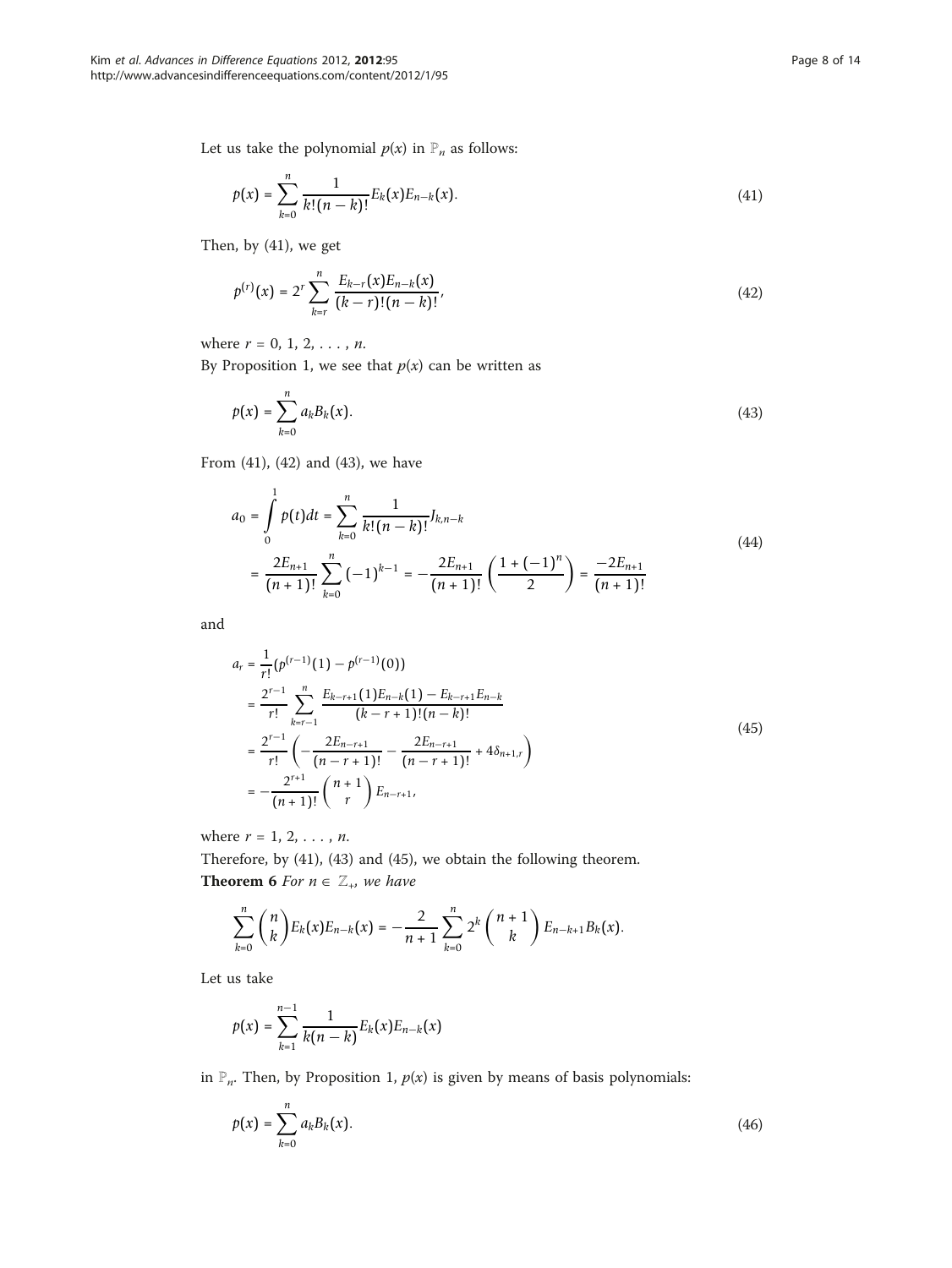It is easy to show that

$$
a_0 = \int_0^1 p(t)dt = \sum_{k=1}^{n-1} \frac{1}{k(n-k)} J_{k,n-k}
$$
  
= 
$$
\frac{2E_{n+1}}{n+1} \sum_{k=1}^{n-1} \frac{1}{k(n-k)} \frac{(-1)^{k-1}}{\binom{n}{k}} = \frac{2(1+(-1)^n)}{n^2(n+1)} E_{n+1} = \frac{4E_{n+1}}{n^2(n+1)}
$$

and

$$
p^{(k)}(x) = 2C_k E_{n-k}(x) + (n-1)\dots (n-k) \sum_{l=k+1}^{n-1} \frac{E_{l-k}(x)E_{n-l}(x)}{(l-k)(n-l)}, \ (k=1,2,\dots, n-1)
$$

where  $C_k = \frac{1}{(n-k)} \sum_{j=1}^k (n-1) \dots (n-j+1)(n-j-1) \dots (n-k)$ . By the same method, we get

$$
a_k = \frac{1}{k!} (p^{(k-1)}(1) - p^{(k-1)}(0))
$$
  
=  $\frac{1}{k!} \{2C_{k-1}(E_{n-k+1}(1) - E_{n-k+1})$   
+ $(n-1)...(n-k+1) \sum_{l=k}^{n-1} \frac{E_{l-k+1}(1)E_{n-l}(1) - E_{l-k+1}E_{n-l}}{(l-k+1)(n-l)}$   
=  $-\frac{4C_{k-1}}{k!}E_{n-k+1}.$ 

From the construction of  $C_k$ , we note that

$$
\frac{C_{k-1}}{k!} = \frac{1}{k! (n-k+1)} \sum_{j=1}^{k-1} (n-1) \dots (n-j+1) (n-j-1) \dots (n-k+1)
$$

$$
= \frac{1}{k! (n-k+1)} \sum_{j=1}^{k-1} \frac{(n-1)!}{(n-k)! (n-j)} = \frac{\binom{n}{k}}{n(n-k+1)} \sum_{j=1}^{k-1} \frac{1}{n-j}
$$

$$
= \frac{\binom{n}{k}}{n(n-k+1)} \left(\sum_{j=1}^{n-1} \frac{1}{j} - \sum_{j=1}^{n-k} \frac{1}{j}\right) = \frac{\binom{n}{k}}{n(n-k+1)} (H_{n-1} - H_{n-k}).
$$

Therefore, by the same method, we obtain the following theorem. **Theorem** 7 For  $n \in \mathbb{Z}_+$  with  $n \geq 2$ , we have

$$
\sum_{k=1}^{n-1} \frac{E_k(x)E_{n-k}(x)}{k(n-k)} = \frac{4E_{n+1}}{n^2(n+1)} - \frac{4}{n} \sum_{k=1}^n \frac{\binom{n}{k}}{n-k+1} (H_{n-1} - H_{n-k})E_{n-k+1}B_k(x).
$$

Let

$$
T_{m,n} = \int_{0}^{1} B_m(t) E_n(t) dt, \quad \text{for } m, n \in \mathbb{Z}_+.
$$
 (47)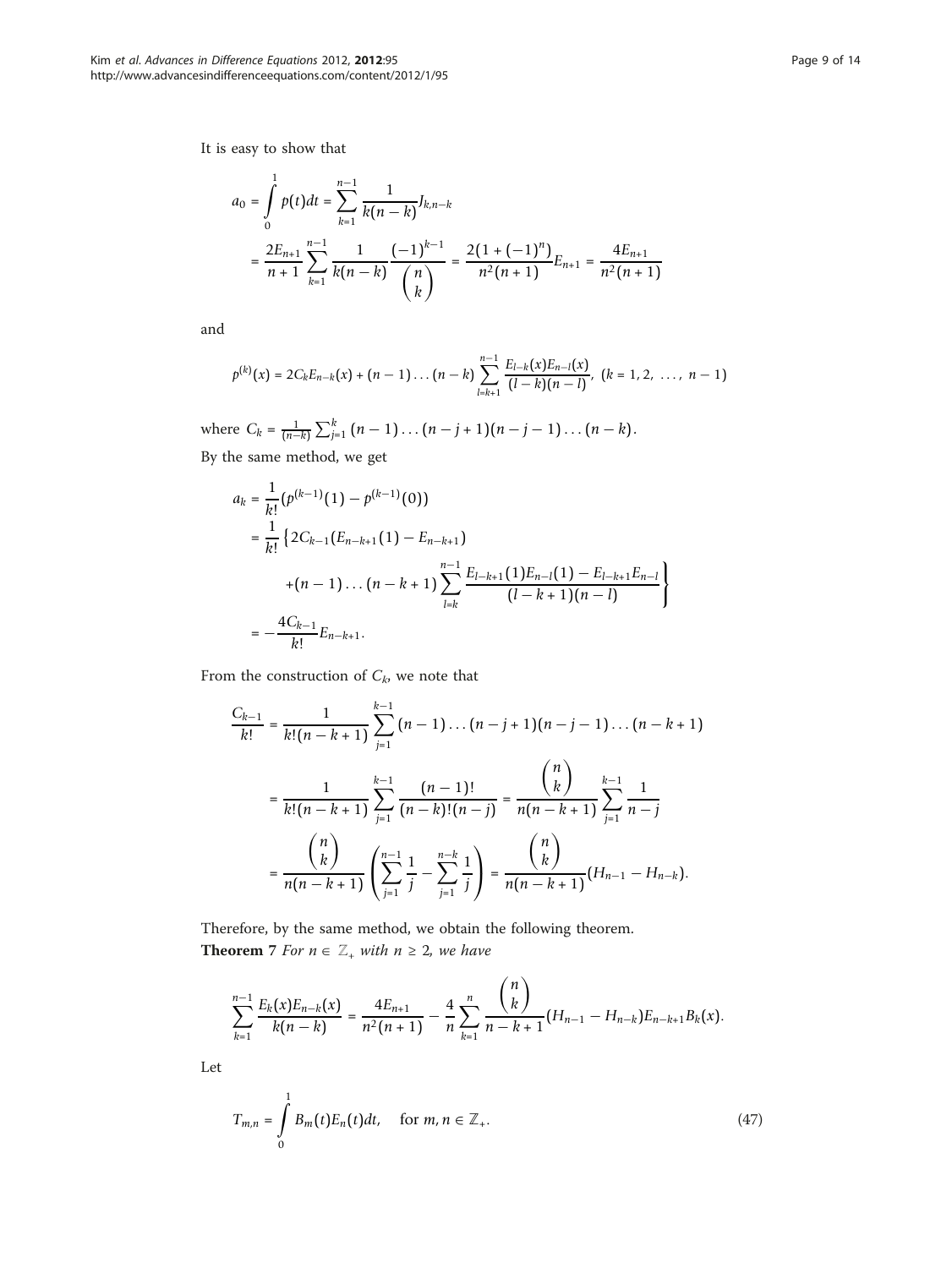From (47), we have that

$$
T_{m,0} = \int\limits_{0}^{1} B_m(t)dt = \frac{\delta_{0,m}}{m+1} \quad \text{and} \quad T_{0,n} = \int\limits_{0}^{1} E_n(t)dt = -\frac{2E_{n+1}}{n+1}.
$$

For  $m, n \in \mathbb{N}$ , we have

$$
T_{m,n} = \frac{2(-1)^m}{(m+n+1)\binom{m+n}{m}} \sum_{l=m+1}^{m+n} (-1)^l \binom{m+n+1}{l} B_l E_{n+m+1-l}.
$$
 (48)

Let us consider the following polynomial in  $\mathbb{P}_n$ :

$$
p(x) = \sum_{k=0}^{n} B_k(x) E_{n-k}(x).
$$
 (49)

For  $n \in \mathbb{N}$  with  $n \ge 2$ , by Proposition 1,  $p(x)$  is given by

$$
p(x) = \sum_{k=0}^{n} a_k B_k(x).
$$
 (50)

From (49) and (50), we note that

$$
a_0 = \int_0^1 p(t)dt = T_{0,n} + \sum_{k=1}^{n-1} T_{k,n-k} + T_{n,0}
$$
  
= 
$$
-\frac{2E_{n+1}}{n+1} + \frac{2}{n+1} \sum_{k=1}^{n-1} \sum_{l=k+1}^n (-1)^{k+l} \frac{\binom{n+1}{l}}{\binom{n}{k}} B_l E_{n+1-l}.
$$
 (51)

For  $k = 0, 1, 2, ..., n$ , we have

$$
p^{(k)}(x) = (n+1)n \dots (n+2-k) \sum_{l=k}^{n} B_{l-k}(x) E_{n-l}(x)
$$
  
= 
$$
\frac{(n+1)!}{(n-k+1)!} \sum_{l=k}^{n} B_{l-k}(x) E_{n-l}(x).
$$
 (52)

By (17), we get

$$
a_{k} = \frac{1}{k!} (p^{(k-1)}(1) - p^{(k-1)}(0))
$$
  
\n
$$
= \frac{(n+1)!}{k! (n-k+2)!} \sum_{l=k-1}^{n} (B_{l-k+1}(1) E_{n-l}(1) - B_{l-k+1} E_{n-l})
$$
  
\n
$$
= \frac{\binom{n+2}{k}}{n+2} \sum_{l=k-1}^{n} \{ (B_{l-k+1} + \delta_{1,l-k+1}) (-E_{n-l} + 2\delta_{0,n-l}) - B_{l-k+1} E_{n-l} \}
$$
  
\n
$$
= \frac{\binom{n+2}{k}}{n+2} \left( -2 \sum_{l=k-1}^{n} B_{l-k+1} E_{n-l} - E_{n-k} + 2B_{n-k+1} + 2\delta_{n,k} \right).
$$
\n(53)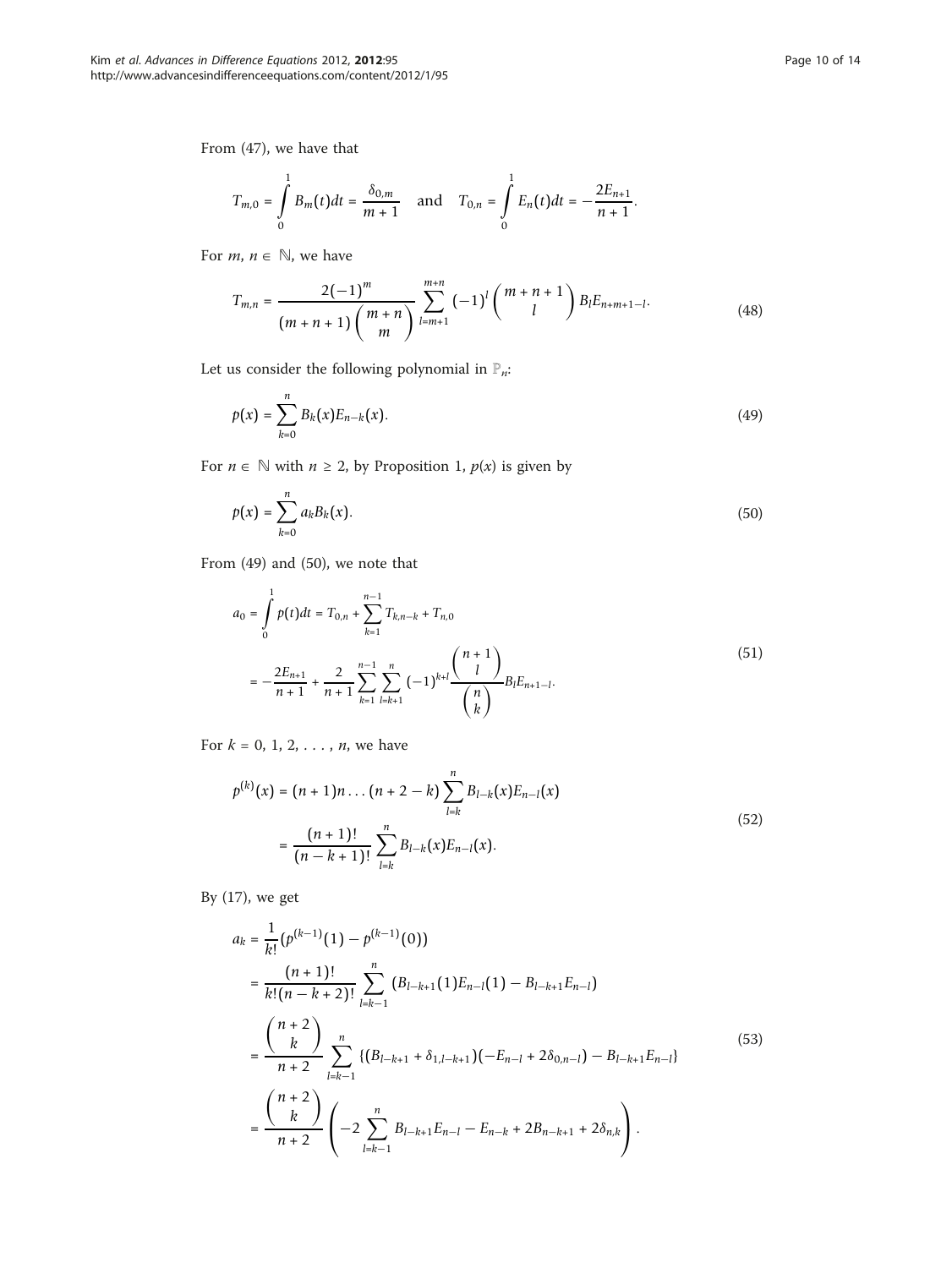Therefore, by (49), (50) and (53), we obtain the following theorem. **Theorem 8** For  $n \in \mathbb{Z}_+$  with  $n \geq 2$ , we have

$$
\sum_{k=0}^{n} B_k(x) E_{n-k}(x)
$$
\n
$$
= -\frac{2E_{n+1}}{n+1} + \frac{2}{n+1} \sum_{k=1}^{n-1} \sum_{l=k+1}^{n} (-1)^{k+l} \frac{\binom{n+1}{l}}{\binom{n}{k}} B_l E_{n+1-l} + (n+1)B_n(x)
$$
\n
$$
+ \frac{1}{n+2} \sum_{k=1}^{n-2} \binom{n+2}{k} \left(-2 \sum_{l=k-1}^{n} B_{l-k+1} E_{n-l} - E_{n-k} + 2B_{n-k+1} \right) B_k(x).
$$

For  $n \in \mathbb{N}$  with  $n \ge 2$ , let us take  $p(x) = \sum_{k=0}^{n} \frac{B_k(x)E_{n-k}(x)}{k!(n-k)!}$  in  $\mathbb{P}_n$ . Then we have

$$
p^{(k)}(x) = 2^k \sum_{l=k}^n \frac{1}{(l-k)!(n-l)!} B_{l-k}(x) E_{n-l}(x).
$$
 (54)

From Proposition 1, we note that  $p(x)$  can be written as

$$
p(x) = \sum_{k=0}^{n} a_k B_k(x).
$$
 (55)

Thus, by (55), we get

$$
a_0 = \int_0^1 p(t)dt = \sum_{k=0}^n \frac{1}{k!(n-k)!} T_{k,n-k}
$$
  
=  $\frac{T_{0,n}}{n!} + \sum_{k=1}^{n-1} \frac{T_{k,n-k}}{k!(n-k)!} + \frac{T_{n,0}}{n!}$   
=  $-\frac{2E_{n+1}}{(n+1)!} + \frac{2}{(n+1)!} \sum_{k=1}^{n-1} \sum_{l=k+1}^n (-1)^{k+l} {n+1 \choose l} B_l E_{n+1-l}.$  (56)

From (17), we note that

$$
a_{k} = \frac{1}{k!} (p^{(k-1)}(1) - p^{(k-1)}(0))
$$
  
\n
$$
= \frac{2^{k-1}}{k!} \sum_{l=k-1}^{n} \frac{B_{l-k+1}(1)E_{n-l}(1) - B_{l-k+1}E_{n-l}}{(l-k+1)!(n-l)!}
$$
  
\n
$$
= \frac{2^{k-1}}{k!} \left( \sum_{l=k-1}^{n} \frac{-2B_{l-k+1}E_{n-l}}{(l-k+1)!(n-l)!} - \frac{E_{n-k}}{(n-k)!} + \frac{2B_{n-k+1}}{(n-k+1)!} + 2\delta_{n,k} \right).
$$
\n(57)

Therefore, by (54), (55) and (57), we obtain the following theorem.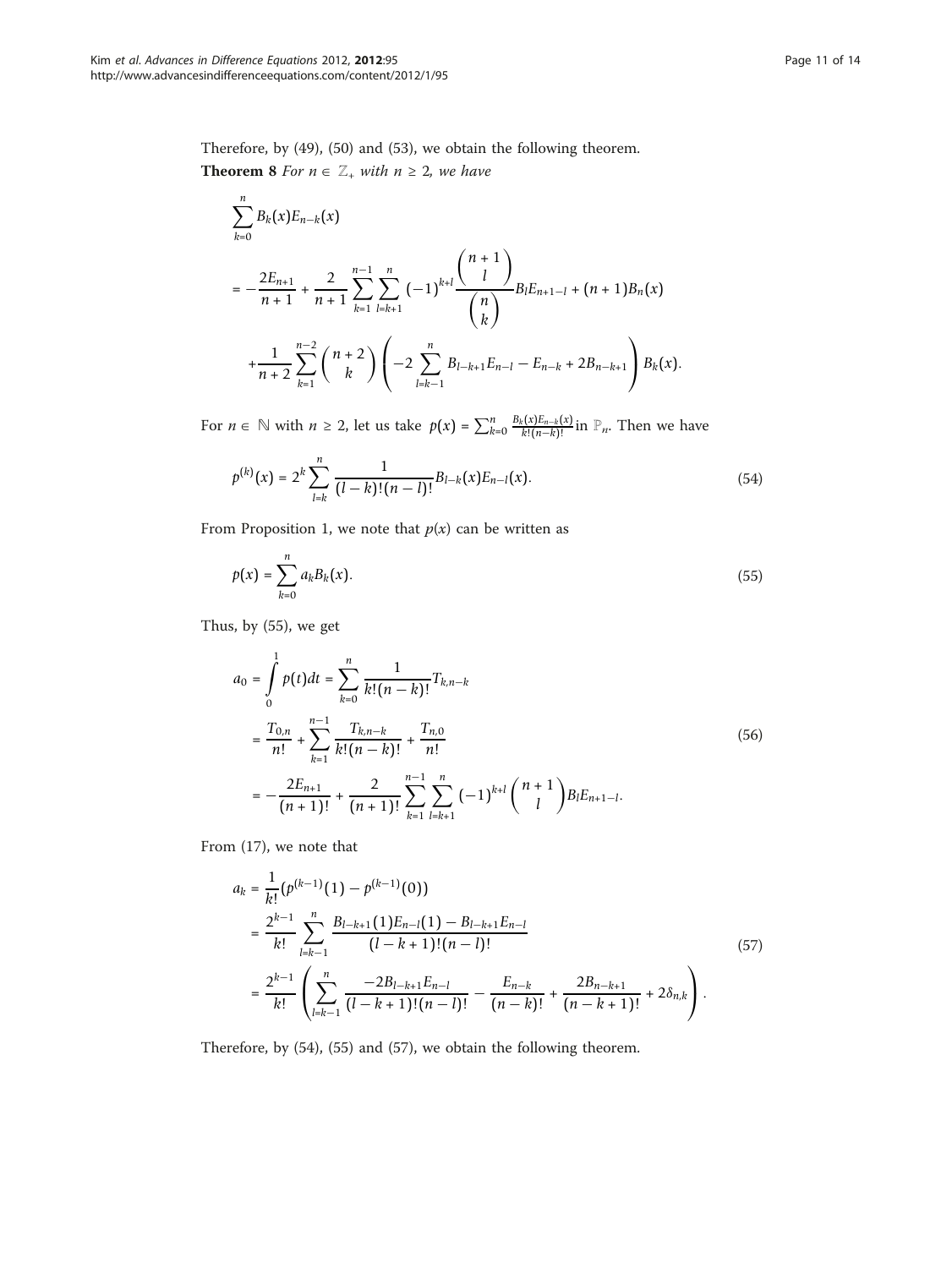**Theorem 9** *For*  $n \in \mathbb{N}$  *with*  $n \ge 2$ *, we have* 

$$
\sum_{k=0}^{n} {n \choose k} B_{k}(x) E_{n-k}(x)
$$
\n
$$
= -\frac{2E_{n+1}}{n+1} + \frac{2}{n+1} \sum_{k=1}^{n-1} \sum_{l=k+1}^{n} (-1)^{k+l} {n+1 \choose l} B_{l} E_{n+1-l}
$$
\n
$$
+ \sum_{k=1}^{n-2} \left( -\frac{2^{k} {n+1 \choose k}}{n+1} \sum_{l=k-1}^{n} {n-k+1 \choose n-l} B_{l-k+1} E_{n-l} - 2^{k-1} {n \choose k} E_{n-k}
$$
\n
$$
+ \frac{2^{k} {n+1 \choose k}}{n+1} B_{n-k+1} B_{k}(x) + 2^{n} B_{n}(x).
$$

For  $n \in \mathbb{N}$  with  $n \ge 2$ , let us consider the polynomial  $p(x) = \sum_{k=1}^{n-1} \frac{B_k(x)E_{n-k}(x)}{k(n-k)}$  in  $\mathbb{P}_n$ . From Proposition 1, we note that  $p(x)$  can be written as  $p(x) = \sum_{k=0}^{n} a_k B_k(x)$ . Then

the *k*-th derivative of  $p(x)$  is given by  $\sum_{l}^{n} B_{l-k}(x) E_{n-l}(x)$ 

$$
p^{(k)}(x) = C_k(B_{n-k}(x) + E_{n-k}(x)) + (n-1)\dots(n-k)\sum_{l=k+1} \frac{B_{l-k}(x)E_{n-l}(x)}{(l-k)(n-l)},
$$
(58)

where  $k = 1, 2, ..., n - 1$  and

$$
C_k = \frac{1}{n-k} \sum_{j=1}^k (n-1)(n-2) \dots (n-j+1)(n-j-1) \dots (n-k).
$$

In addition,

$$
p^{(n)}(x) = (p^{(n-1)}(x))' = (C_{n-1}(B_1(x) + E_1(x)))' = 2C_{n-1} = 2(n-1)!H_{n-1}.
$$

From (17), we note that

$$
a_{k} = \frac{1}{k!} (p^{(k-1)}(1) - p^{(k-1)}(0))
$$
  
\n
$$
= \frac{C_{k-1}}{k!} \{ (B_{n-k+1}(1) - B_{n-k+1}) + (E_{n-k+1}(1) - E_{n-k+1}) \}
$$
  
\n
$$
+ \frac{(n-1)\dots(n-k+1)}{k!} \sum_{l=k}^{n-1} \frac{1}{(l-k+1)(n-l)} (B_{l-k+1}(1)E_{n-l}(1) - B_{l-k+1}E_{n-l})
$$
  
\n
$$
= \frac{C_{k-1}}{k!} (-2E_{n-k+1} + \delta_{1,n-k+1}) + \frac{\binom{n}{k}}{n} \left( \sum_{l=k}^{n-1} \frac{-2B_{l-k+1}E_{n-l}}{(l-k+1)(n-l)} - \frac{E_{n-k}}{n-k} \right).
$$
\n(59)

It is easy to show that

$$
a_0 = \int_0^1 p(t)dt = \sum_{k=1}^{n-1} \frac{1}{k(n-k)} T_{k,n-k}
$$
  
= 
$$
\frac{2}{(n+1)n(n-1)} \sum_{k=0}^{n-2} \frac{(-1)^{k+1}}{\binom{n-2}{k}} \sum_{l=k+2}^n (-1)^l \binom{n+1}{l} B_l E_{n+1-l}.
$$
 (60)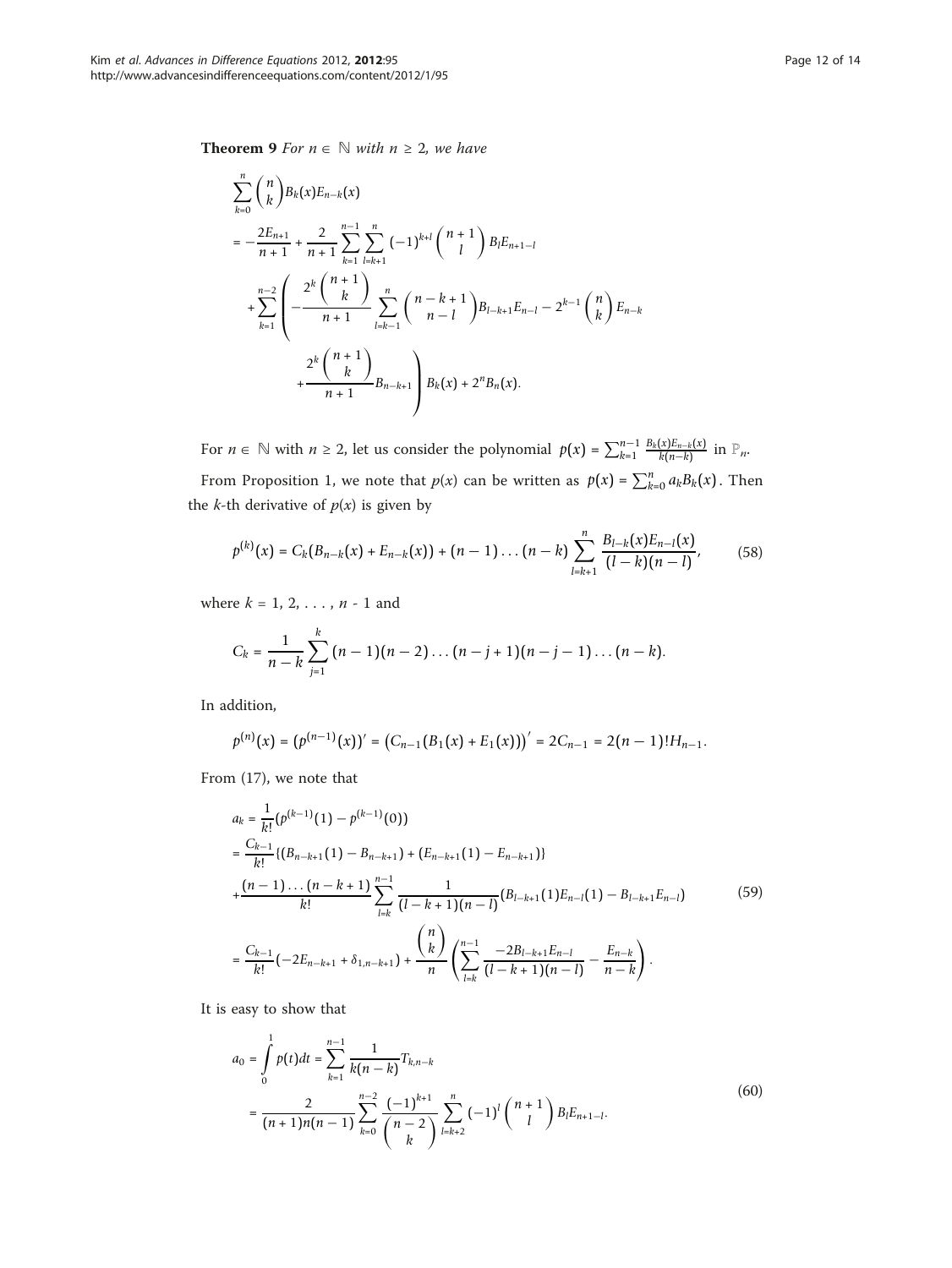<span id="page-12-0"></span>Therefore, from (59) and (60), we have

$$
\sum_{k=1}^{n-1} \frac{1}{k(n-k)} B_k(x) E_{n-k}(x)
$$
\n
$$
= \frac{2}{n(n^2 - 1)} \sum_{k=0}^{n-2} \sum_{l=k+2}^{n} (-1)^{k+l+1} \frac{\binom{n+1}{l}}{\binom{n-2}{k}} B_l E_{n+1-l}
$$
\n
$$
+ \sum_{k=1}^{n-2} \left\{ \frac{-2}{n(n-k+1)} \binom{n}{k} (H_{n-1} - H_{n-k}) E_{n-k+1} + \frac{1}{n} \binom{n}{k} \left( -2 \sum_{l=k}^{n-1} \frac{B_{l-k+1} E_{n-l}}{(l-k+1)(n-l)} - \frac{E_{n-k}}{n-k} \right) \right\} B_k(x) + \frac{2}{n} H_{n-1} B_n(x).
$$

#### **Acknowledgements**

The authors would like to express their deep gratitudes to the referees for their valuable suggestions and comments.

#### Author details

<sup>1</sup>Department of Mathematics, Sogang University, Seoul 121-742, Republic of Korea <sup>2</sup>Department of Mathematics, Kwangwoon University, Seoul 139-701, Republic of Korea <sup>3</sup>Division of General Education, Kwangwoon University, Seoul 139-701, Republic of Korea

#### Authors' contributions

All authors contributed equally to the manuscript and typed, read and approved the final manuscript.

#### Competing interests

The authors declare that they have no competing interests.

#### Received: 10 April 2012 Accepted: 2 July 2012 Published: 2 July 2012

#### References

- 1. Araci, S, Erdal, D, Seo, JJ: A study on the fermionic p-adics q-integral representation on **M**<sub>p</sub> associated with weighted q-Bernstein and q-Genocchi polynomials. Abstr Appl Anal 2011, 10 (2011). (Article ID 649248)
- 2. Bayad, A: Modular properties of elliptic Bernoulli and Euler functions. Adv Stud Contemp Math. 20(3):389–401 (2010)
- 3. Carlitz, L: Product of two Eulerian polynomials. Math Mag. 36, 37–41 (1963). doi:10.2307/2688134
- 4. Carlitz, L: Note on the integral of the product of several Bernoulli polynomials. J Lond Math Soc. 34, 361–363 (1959). doi:10.1112/jlms/s1-34.3.361
- 5. Cangul, IN, Kurt, V, Ozden, H, Simsek, Y: On the higher-order w-q-Genocchi numbers. Adv Stud Contemp Math. 19, 39–57 (2009)
- 6. Cenkci, M, Simsek, Y, Kurt, V: Multiple two-variable p-adic q-L-function and its be-havior at  $s = 0$ . Russ J Math Phys. 15, 447–459 (2008). doi:10.1134/S106192080804002X
- 7. Kim, DS, Kim, T: A study on the integral of the product of several Bernoulli polynomials. Rocky Mountain Journal of Mathematics. (in press)
- 8. Kim, DS, Dolgy, DV, Kim, HM, Lee, SH, Kim, T: Integral formula of Bernoulli polynomials. Adv Stud Contemp Math. 22(2):190–199 (2012)
- 9. Kim, T: An identity of symmetry for the generalized Euler polynomials. J Comput Anal Appl. 13(7):1292–1296 (2011)
- 10. Kim, T: Some identities for the Bernoulli, the Euler and the Genocchi numbers and polynomials. Adv Stud Contemp Math. 20, 23–28 (2010)
- 11. Kim, T: q-Bernoulli numbers and polynomials associated with Gaussian binomial coefficients. Russ J Math Phys. 15, 51–57 (2008)
- 12. Mordell, LJ: Integral formulas of arithmetic characters. J Lond Math Soc. 33, 371–375 (1957)
- 13. Ozden, H, Simsek, Y: A new extension of q-Euler numbers and polynomials related to their interpolation functions. Appl Math Lett. 21(9):934–939 (2008). doi:10.1016/j.aml.2007.10.005
- 14. Ryoo, CS: Some relations between twisted q-Euler numbers and Bernstein polynomials. Adv Stud Contemp Math. 21(2):217–223 (2011)
- 15. Ryoo, CS: Some identities of the twisted  $q$ -Euler numbers and polynomials associated with  $q$ -Bernstein polynomials. Proc Jangjeon Math Soc. 14(2):239–248 (2011)
- 16. Simsek, Y: Complete sum of products of (h, q)-extension of Euler polynomials and numbers. J Diff Equ Appl. 16(11):1331–1348 (2010). doi:10.1080/10236190902813967